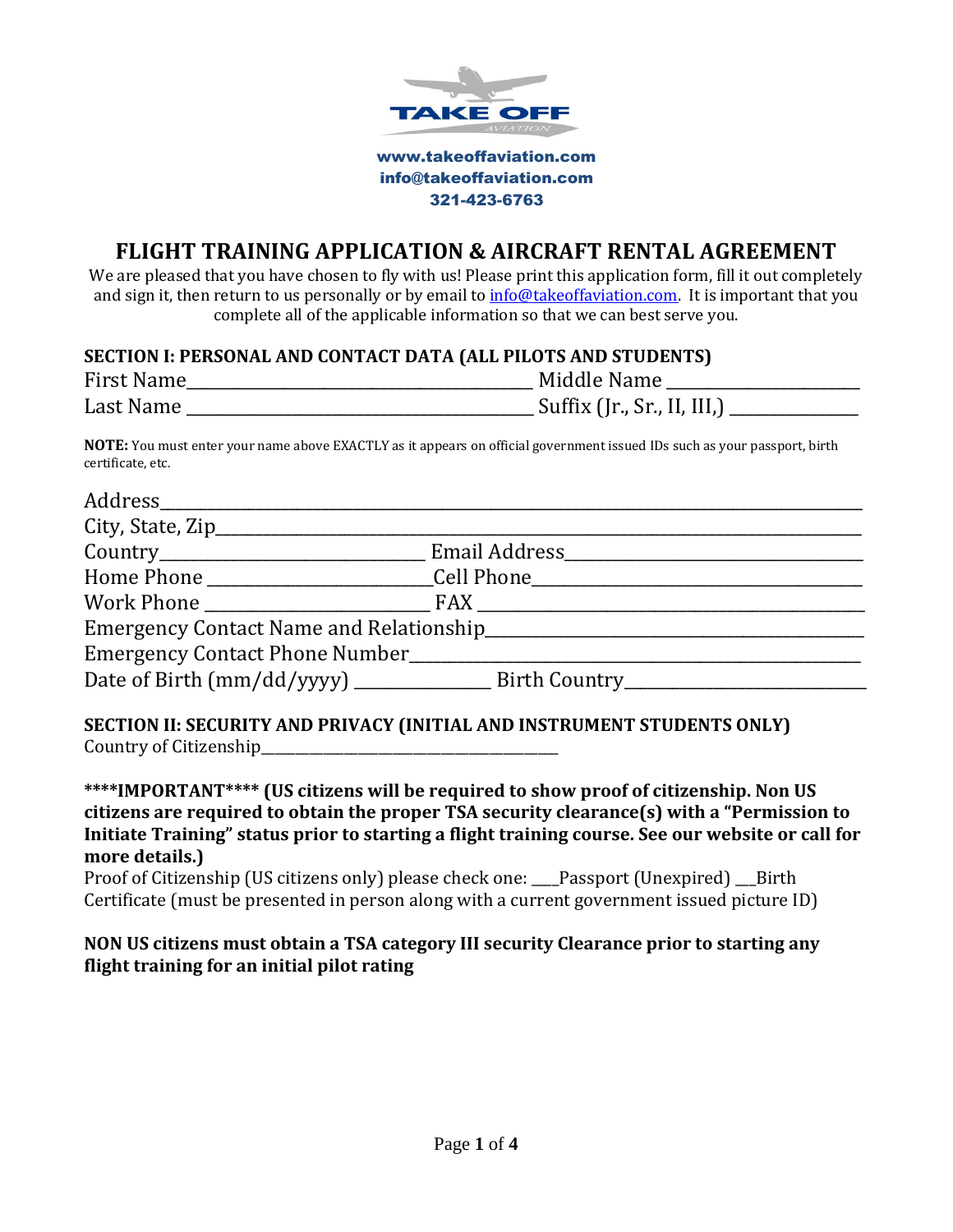

### **SECTION III: AERONAUTICAL EXPERIENCE DATA (LICENSED PILOTS ONLY)**

Fill out this section if you are already a certificated pilot applying for flight training for advanced ratings, for aircraft rental student transferring from another flight school. If you are a student pilot with previous training and fight time, then we would ask you to fill in any and all appropriate information in this section. If you are applying for a Private Pilot training course and you are starting from the beginning and do not yet have a medical certificate, then you may skip to the next section.

Do you now hold an unrestricted US Pilot Certificate? YES NO

Do you hold a restricted US Pilot Certificate issued on the basis of a foreign pilot certificate? \_\_\_\_YES \_\_\_\_NO FAA (US) Pilot Certificate Number\_\_\_\_\_\_\_\_\_\_\_\_\_\_\_\_\_\_\_\_\_\_\_\_\_\_\_ Ratings\_\_\_\_\_\_\_\_\_\_\_\_\_\_\_\_\_\_\_\_\_\_\_\_\_\_\_\_\_\_\_\_\_\_\_\_\_\_\_\_\_\_\_\_\_\_\_\_

FAA (US) Medical Certificate Number \_\_\_\_\_\_\_\_\_\_\_\_\_\_\_\_\_\_\_\_\_\_Class\_\_\_\_\_\_\_\_\_\_ Date Issued\_\_\_\_\_\_\_\_\_\_\_\_\_\_\_\_\_\_\_\_\_\_\_\_\_ Total Flight Hours \_\_\_\_\_\_\_\_\_\_\_\_ Month of Last Flight \_\_\_\_\_\_\_\_\_\_\_\_\_\_\_ Date of Last Flight Review\_\_\_\_\_\_\_\_\_\_\_\_\_\_\_

Pilot In Command Hours in the last 12 months (estimate OK) \_\_\_\_\_\_\_\_\_\_\_\_\_\_\_\_\_\_\_\_\_

|                              | <b>Total</b> | <b>Instruction</b><br>Received | Solo | <b>Pilot In</b><br>Command<br>(PIC) | <b>Cross</b><br>Country | Instrument<br>Actual &<br><b>Simulated</b> | <b>Night</b> |
|------------------------------|--------------|--------------------------------|------|-------------------------------------|-------------------------|--------------------------------------------|--------------|
| Airplane<br>Single<br>Engine |              |                                |      |                                     |                         |                                            |              |
| Other                        |              |                                |      |                                     |                         |                                            |              |

**Please Note: Applicants for training courses for advanced ratings should read FAR part 61 for the required aeronautical experience for the rating desired BEFORE submitting this application.**

### **SECTION IV: How Did You Hear About Take Off Aviation Services?**

\_\_\_Advertisement (Where?\_\_\_\_\_\_\_\_\_\_\_\_\_\_\_\_\_\_\_\_\_\_\_\_\_\_\_\_\_\_\_\_\_\_\_\_)

\_\_Internet Search

\_\_Referral from an Acquaintance (who?\_\_\_\_\_\_\_\_\_\_\_\_\_\_\_\_\_\_\_) \_\_0ther: \_\_\_\_\_\_\_\_\_\_\_\_\_\_\_\_\_\_\_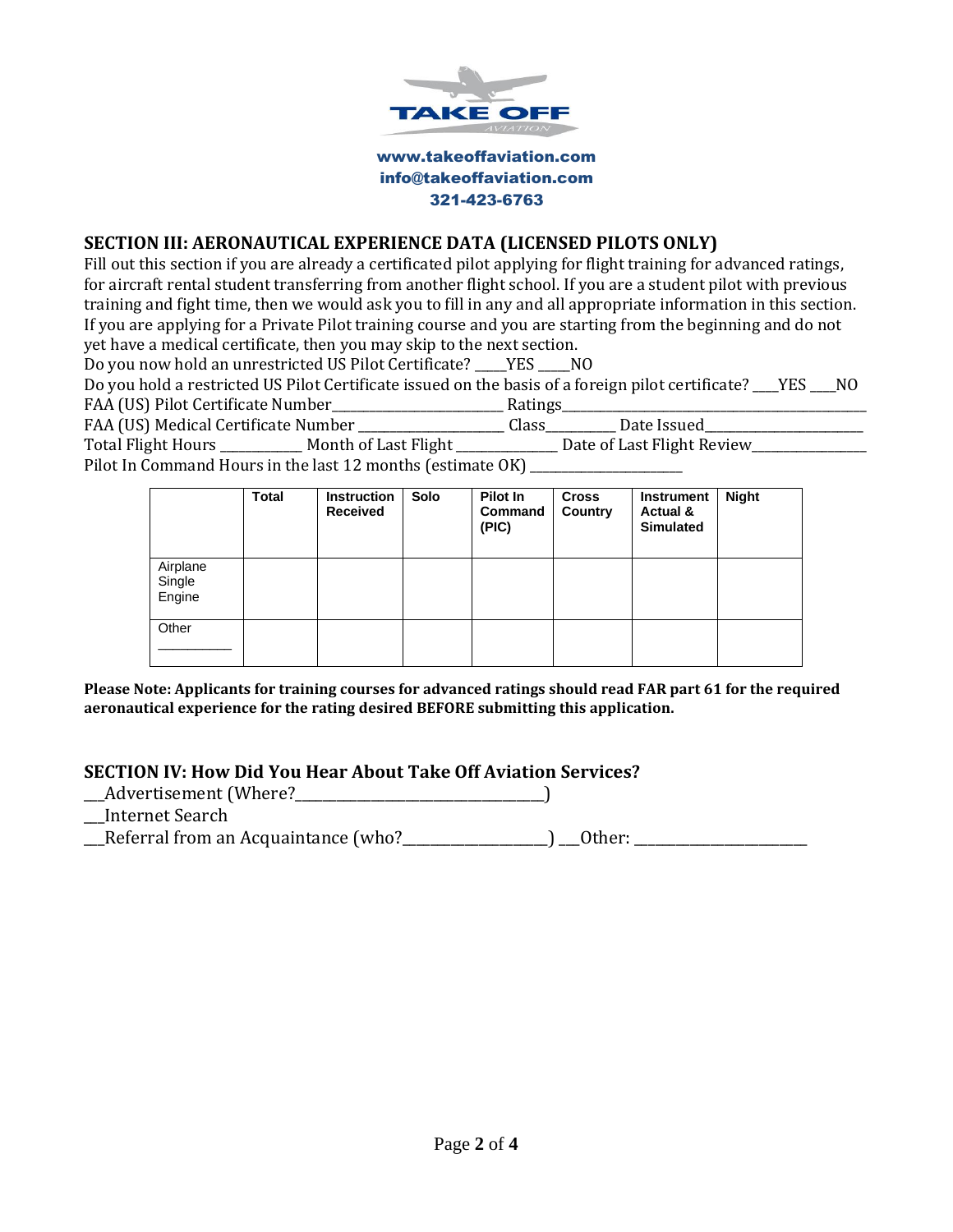

## **SECTION V: AIRCRAFT RENTAL AGREEMENT (ALL PILOTS AND STUDENTS)**

The renting pilot is responsible for the safe and conscientious operation of the aircraft until it is returned and securely tied down at Take Off Aviation Services facilities. The following company aircraft rental policies and conditions apply to each flight.

I, the renting pilot, agree:

1. To operate in accordance with all applicable FAA regulations

2. Not to use the aircraft to give flight instruction to any individual, unless I am an authorized Take Off Aviation Services Instructor on a specified dual training flight.

3. To land only at FAA designated airports that are safe and suitable under the prevailing conditions.

4. Not to authorize or allow any other person to operate or handle the aircraft.

5. To contact Take Off Aviation Services if I am unable to return the aircraft at the agreed time for any reason.

6. To pay any landing fees, tie down fees, or any other charge incurred by me while the aircraft is in my possession.

7. All over-night/multi-day rentals must have written management approval. In such cases, a minimum charge of three hours for each 24-hour period that the aircraft is in my possession will be applied, unless prior approval is acquired from management.

8. To report all accidents, major or minor to Take Off Aviation Services as soon as safe and practicable, together with the names and addresses of witnesses and involved parties. In the event of an accident I will not permit the aircraft to be moved unless expressly authorized by Take Off Aviation Services or local, state, or federal authorities and will do all that I can to protect the aircraft and its equipment from further loss.

9. To pay an interest charge on any balance remaining in delinquent status (30 days or more over due) to Take Off Aviation Services, LLC. Interest charges will be computed at 10% APR or 0.83% per month or 0.027% per day whichever is greater.

10. To accept the Hobbs Meter reading at the beginning of the flight, rounding to the next highest tenth if it is not showing. Should the starting time be recorded incorrectly, I must bring this to the attention of management before starting the flight.

11. To pay the cost of recovering the aircraft if abandoned away from Space Coast Regional Airport (TIX) including: all transportation expenses for one pilot to get to the abandoned aircraft, pilot time at standard solo rate for all time recorded on the aircraft while away from home base, and all other costs directly related to this operation. Abandonment due to maintenance issues with the aircraft is exempt from this requirement.

12. To obtain weather reports and forecasts, to file FAA flights plans for all flights in Instrument Meteorological Conditions and all cross-country flights greater than 50 nautical miles from the point of departure, and to use the aircraft only for this purpose and over the route specified.